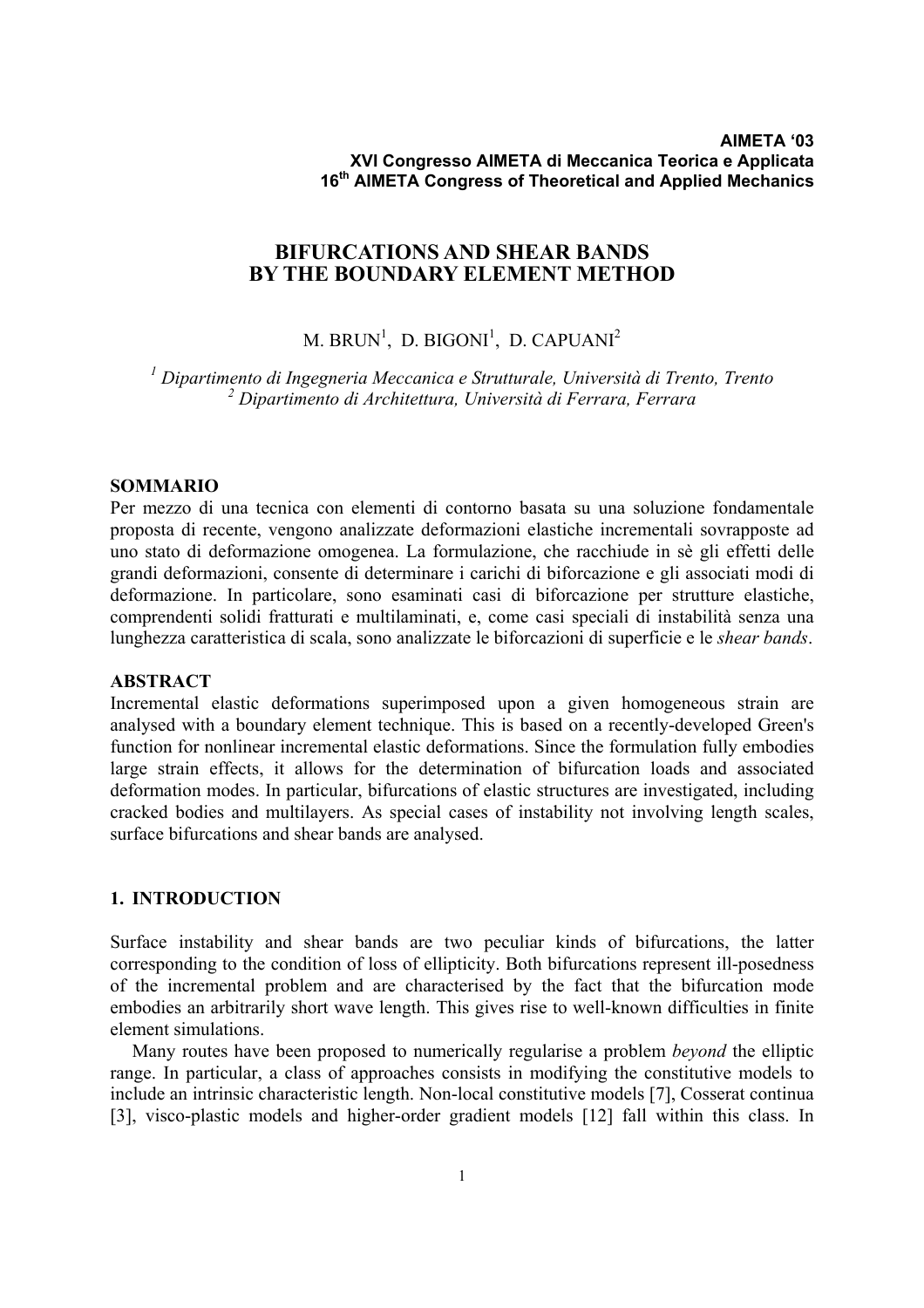another class of approaches, numerical regularisation is pursued by introducing *ad hoc* special interpolating functions at the element level or by embedding strong discontinuities [2].

A common aspect of the above-mentioned strategies, is that they are aimed to restore the ellipticity of governing equations. In contrast to this general situation, the restoration of ellipticity is avoided in the approach of the present paper, since strain localisation is analysed in the *proximity* of the ellipticity boundary, as induced by a perturbation still inside the region of ellipticity. As a result of perturbation, introducing in a sense a length scale, localised deformation patterns emerge. The approach is based on a boundary element formulation where two-dimensional, incremental nonlinear deformations are considered from a given, homogeneously stressed configuration.

# **2. BOUNDARY INTEGRAL EQUATIONS**

For an incompressible solid *B*, currently in a state of plane homogeneous finite deformation, the integral representations relating the velocity  $v_i$  and the pressure rate  $\dot{p}$  in an interior point **y** of the body to the boundary values of velocities and nominal traction rates  $\tau_i$  are

$$
v_g(\mathbf{y}) = \int_{\partial B} \left[ \dot{\tau}_i(\mathbf{x}) v_i^g(\mathbf{x}, \mathbf{y}) - \dot{\tau}_i^g(\mathbf{x}, \mathbf{y}) v_i(\mathbf{x}) \right] dl_x \tag{1}
$$

$$
\dot{p}(\mathbf{y}) = -\int_{\partial B} \dot{\tau}_g(\mathbf{x}) \dot{p}^s(\mathbf{x}, \mathbf{y}) dl_x + \int_{\partial B} n_i(\mathbf{x}) \nu_j(\mathbf{x}) K_{ijkg} \dot{p}^s_{,k}(\mathbf{x}, \mathbf{y}) dl_x -\left(4\mu\mu_* - 4\mu_*^2 + \mu\sigma - 2\mu_*\sigma - \frac{\sigma^2}{2}\right) \int_{\partial B} n_i(\mathbf{x}) \nu_i(\mathbf{x}) \nu_{1,11}^1(\mathbf{x}, \mathbf{y}) dl_x -\sigma \left(\mu + \frac{\sigma}{2}\right) \int_{\partial B} n_i(\mathbf{x}) \nu_i(\mathbf{x}) \nu_{2,11}^2(\mathbf{x}, \mathbf{y}) dl_x
$$
\n(2)

where  $n_i$  is the outward unit normal to the boundary  $\partial B$ , and  $v_i^g$ ,  $\dot{\tau}_i^g$ ,  $\dot{p}^g$  are the velocity, the nominal traction rate and the pressure rate, respectively, of the Green fundamental state (see BIGONI & CAPUANI [1]). The tensor  $K_{ijkl}$  represents the instantaneous moduli which possess the major symmetry  $K_{ijkl} = K_{klij}$  and are linear functions of the principal Cauchy stress components  $\sigma_1$  and  $\sigma_2$  ( $\sigma = \sigma_1 - \sigma_2$  is the deviatoric in-plane stress) and of two incremental moduli  $\mu$  and  $\mu_*$  corresponding to shearing parallel to, and at 45 $\degree$  to, the principal stress axes.

If the point y is on the boundary, equation (1) becomes [1]

$$
C_i^s v_i(\mathbf{y}) = \int_{\partial B} \dot{\tau}_i(\mathbf{x}) v_i^s(\mathbf{x}, \mathbf{y}) dl_x - P.V. \int_{\partial B} \dot{\tau}_i^s(\mathbf{x}, \mathbf{y}) v_i(\mathbf{x}) dl_x \tag{3}
$$

where P.V. denotes the Cauchy principal value of the relevant integral and

$$
C_i^g = \lim_{\varepsilon \to 0} \int_{\partial C_{\varepsilon}} \dot{\tau}_i^g(\mathbf{x}, \mathbf{y}) d l_x \tag{4}
$$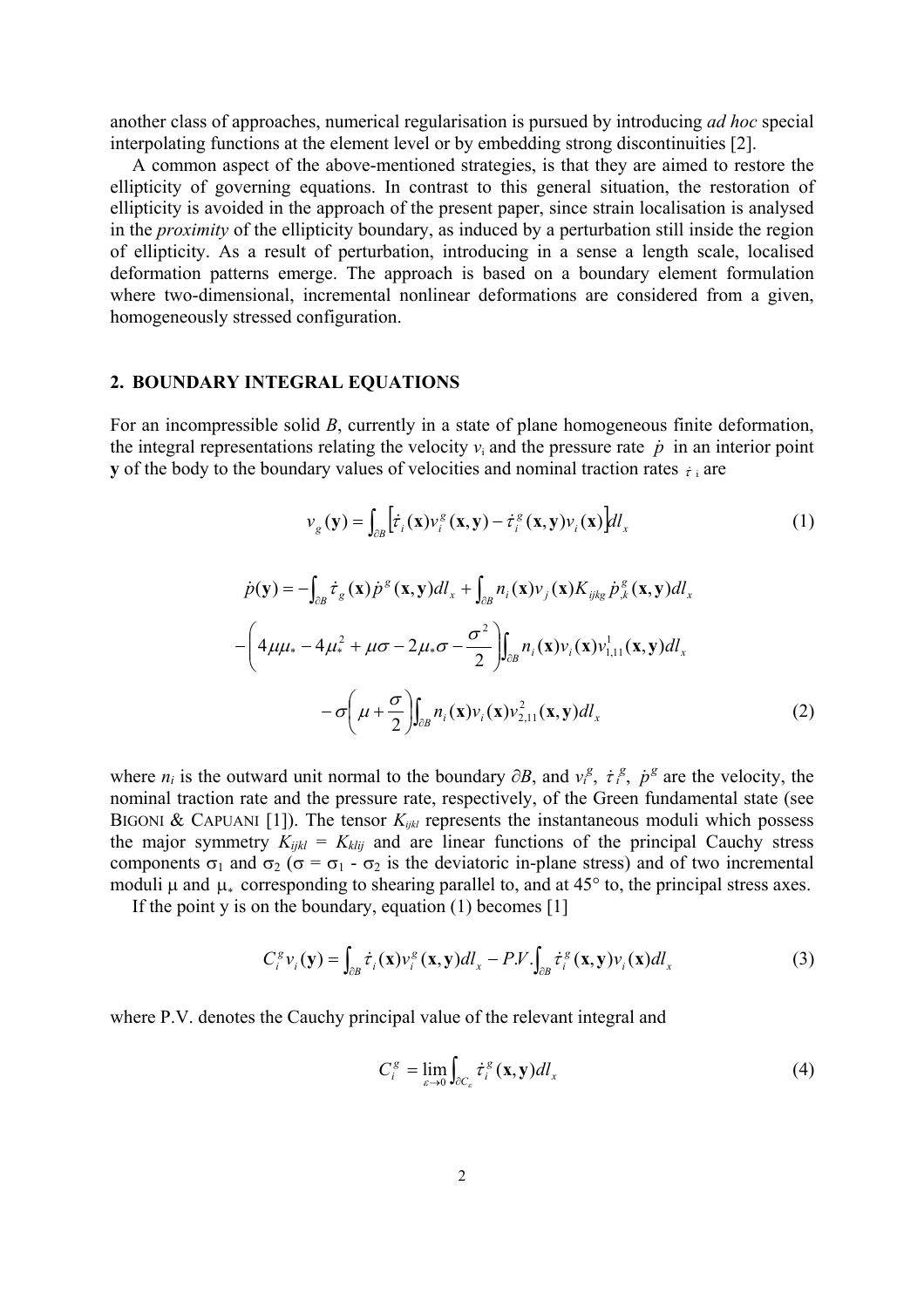is the so-called **C**-matrix, depending on the material parameters, the state of pre-stress and the geometry of the boundary. In equation (4), the symbol  $\partial C_{\varepsilon}$  indicates the intersection between a circle of radius ε centred at **y** and the domain *B*.

Equation (3) is the basis of the collocation boundary element method. In the present paper, linear elements are adopted for the discretization of the boundary and integrals are computed numerically, using Gaussian quadrature formulae with 12 integration points for the Green functions and 18 points for the integrals in equation (3), unless otherwise specified.

## **3. BIFURCATION OF ELASTIC STRUCTURES**

#### **3.1. Elastic block**

An elastic block is considered, in a square (the edge length has been taken equal to 2*b*) stressed current configuration, for a Mooney-Rivlin material. A uniaxial state of stress is prescribed in terms of the non-dimensional parameter *k* defined as

$$
k = \frac{\sigma}{2\mu} = \frac{\lambda_1^2 - \lambda_2^2}{\lambda_1^2 + \lambda_2^2}
$$
 (5)

where  $\lambda_1$  and  $\lambda_2$  are the in-plane stretches. Bifurcations from this state were analysed by HILL & HUTCHINSON (1975), considering a smooth bilateral constraint at the two edges normal to the direction of the uniaxial stress. For Mooney-Rivlin material, bifurcations are only possible in compression where it turns out that the first bifurcation occurs at  $k \approx 0.522$ , corresponding to an anti-symmetric mode with a ratio  $\lambda/2b = 2$  between wave length and edge length. Above this bifurcation value, an infinite set of critical values of *k* follows, corresponding to antisymmetric bifurcations. The accumulation point of these values defines the surface instability, occurring at  $k \approx 0.839$ , solution of the equation (see RADI *et al.* [8])

$$
\frac{k}{2} \left( 1 - \sqrt{\frac{1-k}{1+k}} \right) - 1 = 0
$$
\n(6)

and corresponding to the limit  $\lambda/2b = 0$ . For values of *k* greater than the surface instability threshold, an infinite set of symmetric bifurcation becomes possible, bounded by  $k \approx 0.926$  for  $\lambda/2b = 2/3$ , which is the highest bifurcation value of *k*.

In order to analyse the problem by the boundary element method, two uniform meshes of 72 and 144 boundary elements (denoted as "coarse" and "fine" in the following) have been chosen. The upper and lower edges of the block have been constrained with smooth rigid boundaries, and the lower central node has been fixed to eliminate rigid body translation.

In the first example, the block is subjected to a horizontal anti-symmetric incremental dead-load  $\dot{\tau}$  (Fig. 1). The loaded portion is equal to 1/9 of the total edge length. The velocity  $v_c$  at the upper corner is plotted versus the pre-stress  $k$  and comparison is made with results given by ABAQUS-Standard (Ver. 6-2-Hibbitt, Karlsson & Sorensen Inc.) with plane-strain 4-node bilinear hybrid elements (CPE4H). It can be seen that traction (i.e. negative values of *k*) increases stiffness, whereas compression induces stiffness degradation, which becomes dramatic when a critical value of *k* is reached corresponding to a Euler-type instability.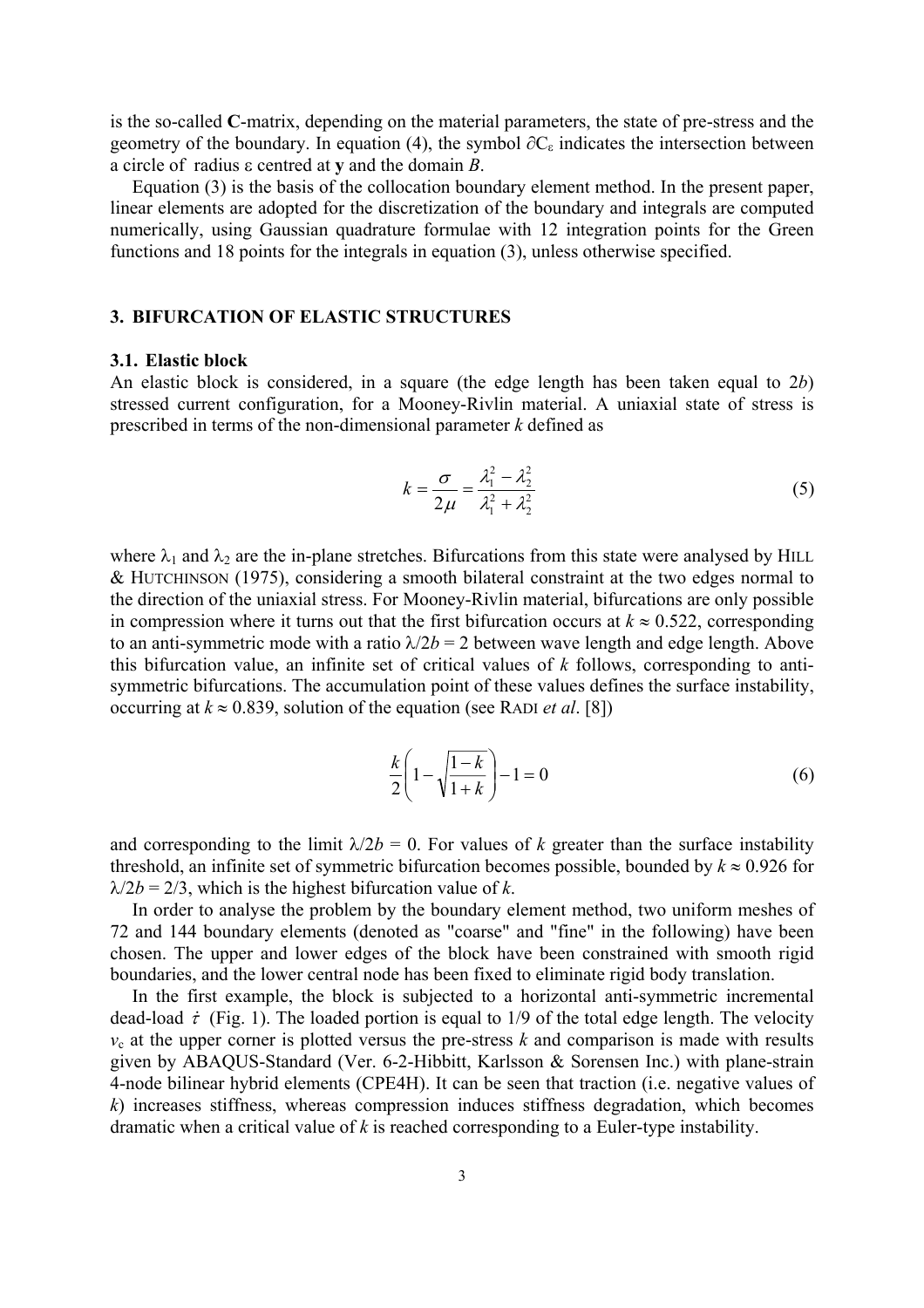In the second example, the same block is subjected to a symmetric perturbation as is shown in Fig. 2. Here, it is evident that the finer is the mesh, the closest is the zero-stiffness asymptote to the surface instability  $(k = 0.839)$ .



Deformation modes associated with the anti-symmetric and the symmetric perturbation are shown in Figure 3 for different pre-stress levels.



Fig. 3: Euler-type instability and surface instability

#### **3.2. Layered elastic material**

The layered elastic structure sketched in the detail of Fig. 4 is considered. The structure is made up of three layers, with a `material 1' common to the outer layers and a different `material 2' forming the core. Three cases are considered for the ratios of incremental shear moduli  $[(\mu*/\mu)_1, (\mu*/\mu)_2, \mu_1/\mu_2]$  of the two materials ([1, 1/2, 1/2] in Case 1, [2/3, 1, 3/2] in Case 2, [1/2, 1, 2] in Case 3). All layers are specified to undergo the same homogeneous, plane strain deformation with the principal directions of deformation aligned normal and parallel to the layers. Therefore, a uniaxial state of traction or compression prevails in the laminate. Starting from this pre-stressed state, an incremental, horizontal anti-symmetric loading  $\dot{\tau}$  is prescribed applied on a loading zone equal to 2*b*/15. The results, with a uniform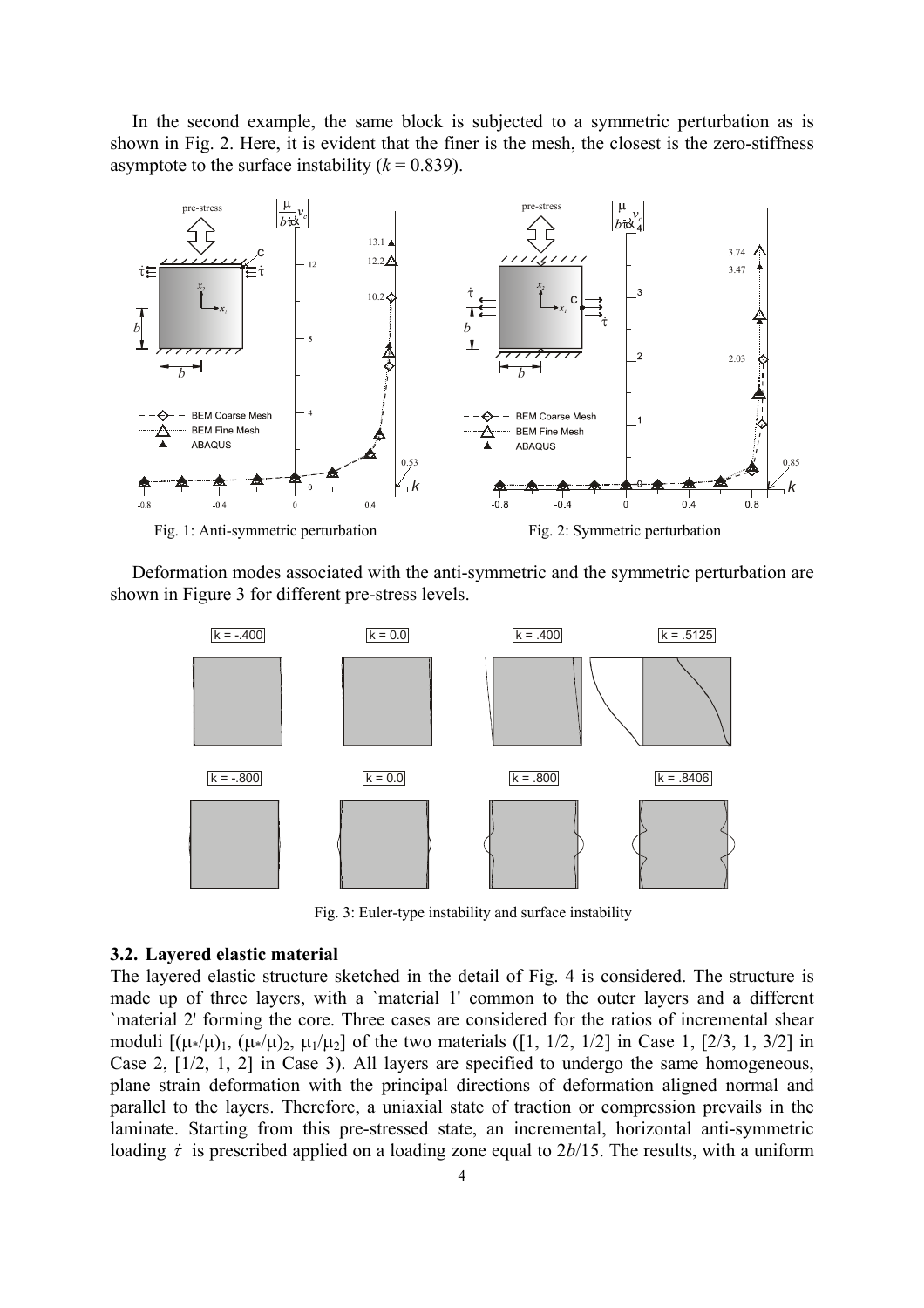mesh of 80 elements for each layer, are reported in Fig. 4 where the velocity is plotted versus the pre-stress *k*. It should be noted that the values of *k* are independent of the material, since they depend only on the in-plane stretch (5), identical in all layers.



Fig. 4: Anti-symmetric bifurcation of a laminate

### **3.3. Cracked elastic blocks**

A pre-stressed, rectangular (3b×2b) elastic block is considered, containing cracks parallel to the free edges. Three cracked configurations are chosen as sketched in the particular of Fig. 5 and the response to a symmetric perturbation is analysed at different levels of pre-stress *k*.



Fig. 5: Bifurcation for three different cracked configurations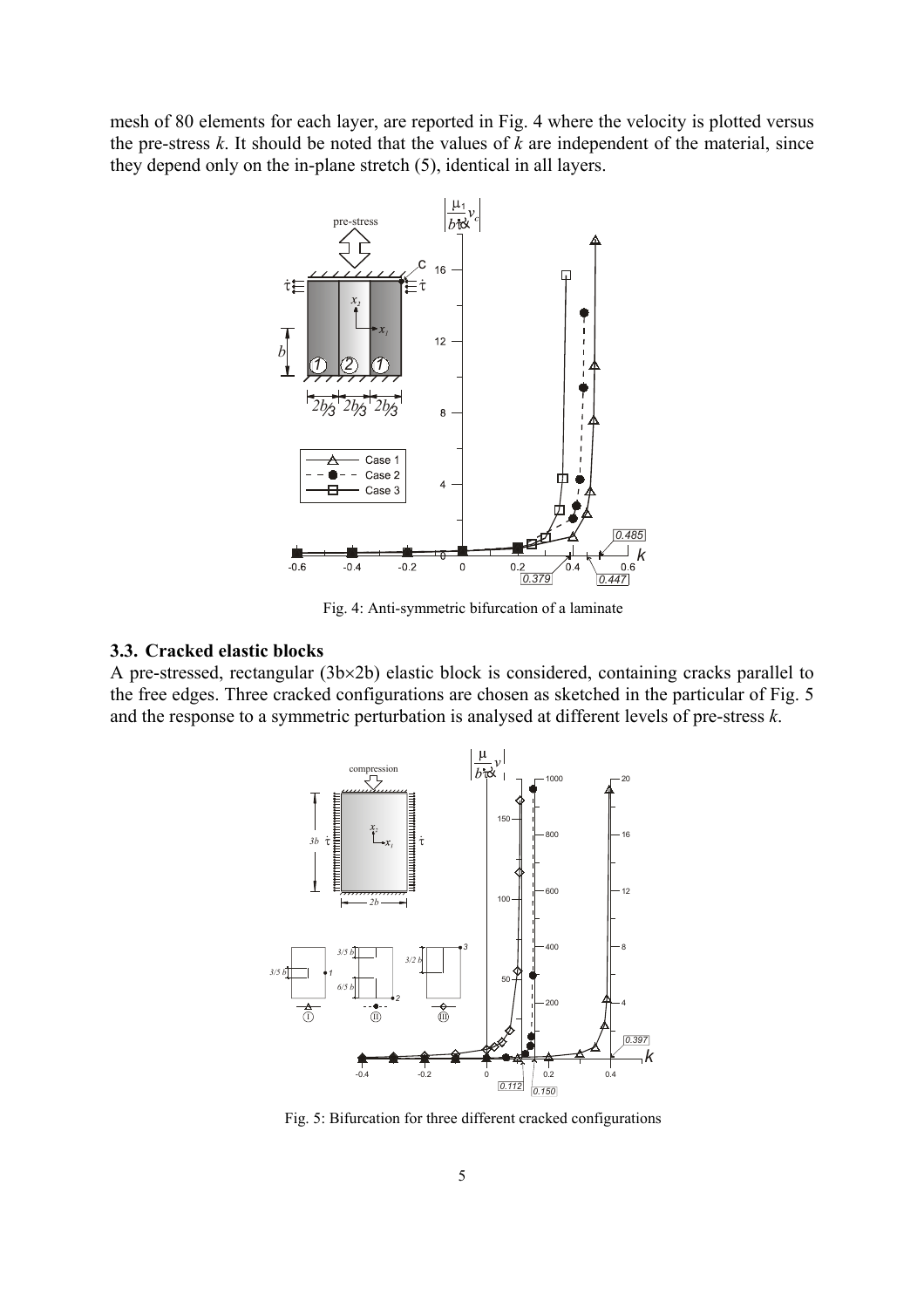The perturbation consists of a uniform nominal loading rate along the entire lateral edges which are free until the instant of the perturbation, inducing Mode I near-tip fields. For this situation, no analytical solutions are available, with the exception of the asymptotic near-tip representation obtained by RADI *et al*. [8]. The incremental displacements at a characteristic point of each cracked geometry are plotted in Fig. 5 where the asymptotes correspond to the first bifurcation value  $k = 0.112, 0.150, 0.397$ . The deformed configurations of the cracked bodies, for values of *k* close to bifurcation are illustrated in Fig. 6. In the analysis the unilateral contact of the crack faces has been taken into account. A peculiar effect is visible in the geometry II of Fig. 6, where the upper crack remains closed, due to the high value of *k*. Analyses not reported here have shown that the same crack opens for values of  $k = 0.0625$ .



Fig. 6: Incremental displacements in proximity of bifurcation

## **4. SHEAR BANDS WITHIN THE ELLIPTIC RANGE**

For the incompressible body under consideration, the constitutive equation relating the material derivative of nominal stress to the velocity gradient can be written as

$$
\dot{t}_{ij} = K_{ijkl} v_{l,k} + \dot{p} \delta_{ij}, \qquad v_{i,i} = 0, \qquad (7)
$$

It is well-known that shear bands represent an extreme form of material instability, corresponding to failure of ellipticity

$$
n_i K_{ijhk} n_h g_k = 0, \quad \text{subject to} \quad n_k g_k = 0,
$$
\n<sup>(8)</sup>

for at least one unit vector  $n_k$  and non-null orthogonal vector  $g_k$ .

In a continuous loading program, loss of ellipticity can occur after various bifurcation thresholds are attained. For instance, in the examples presented in the previous Section shear bands may only occur well after the detected bifurcation points. As a consequence, shear banding must be analysed when the structure is in a post-critical range (a circumstance usually overlooked in the literature). This is not an easy task, since in that case the current state is inhomogeneous. However, there is a special case where shear bands may occur as the first possible bifurcation. This is the so-called "van Hove condition", in which the solid is subject to prescribed displacements over the entire boundary and the current state (deformation and stress) is homogeneous (VAN HOVE, 1947). More in detail, the incremental solution is unique - unless an arbitrary uniform pressure - until the strong ellipticity condition holds

$$
n_i K_{ijhk} n_h g_k > 0, \quad \text{subject to} \quad n_k g_k = 0,
$$
\n<sup>(9)</sup>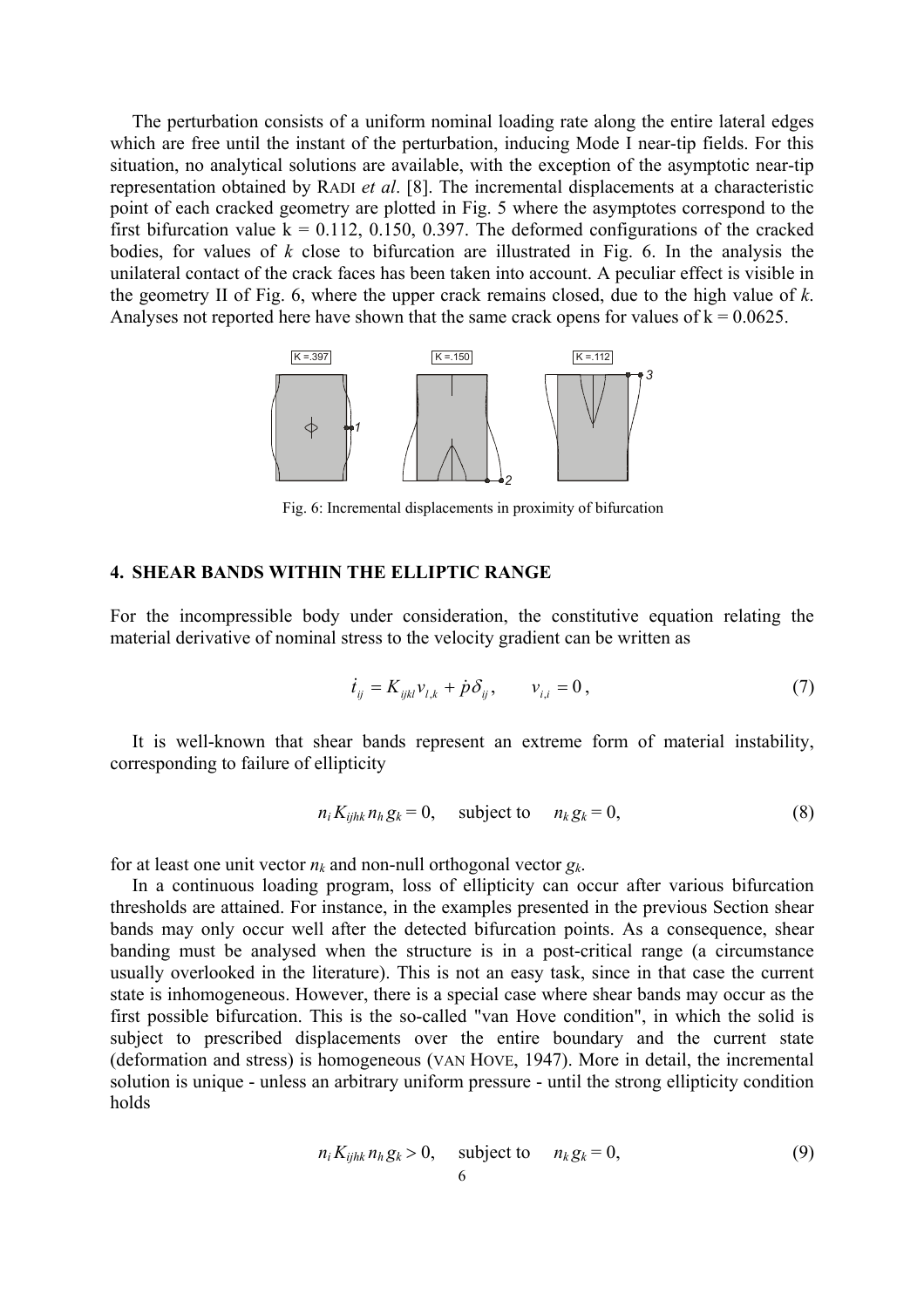for all pair of orthogonal vectors  $n_k$  and  $g_k$ . However, it is clear that the first failure of strong ellipticity in a continuous loading program corresponds to failure of ellipticity and shear band formation. Therefore, we consider van Hove conditions, assuming the geometric setting shown in Fig. 7, where a square elastic block is considered, homogeneously deformed in a state of uniaxial tension or compression. Displacements are prescribed on the entire boundary, so that the solution is known unless an arbitrary value of homogeneous pressure. We assume  $\mu$ <sup>\*</sup>/ $\mu$ =0.25, corresponding to the elliptic complex regime, and perturb this configuration prescribing the triangular distributions of velocity sketched in Fig. 7.



Fig. 7: Van Hove condition



Fig. 8: Level sets of velocity in the van Hove condition



Fig. 9: Level sets of velocity in the van Hove condition

The perturbation is characterised by the ratio of the maximum assigned velocity to the length of the application zone. This ratio has been assumed equal to 9/20 and 9/40 on the left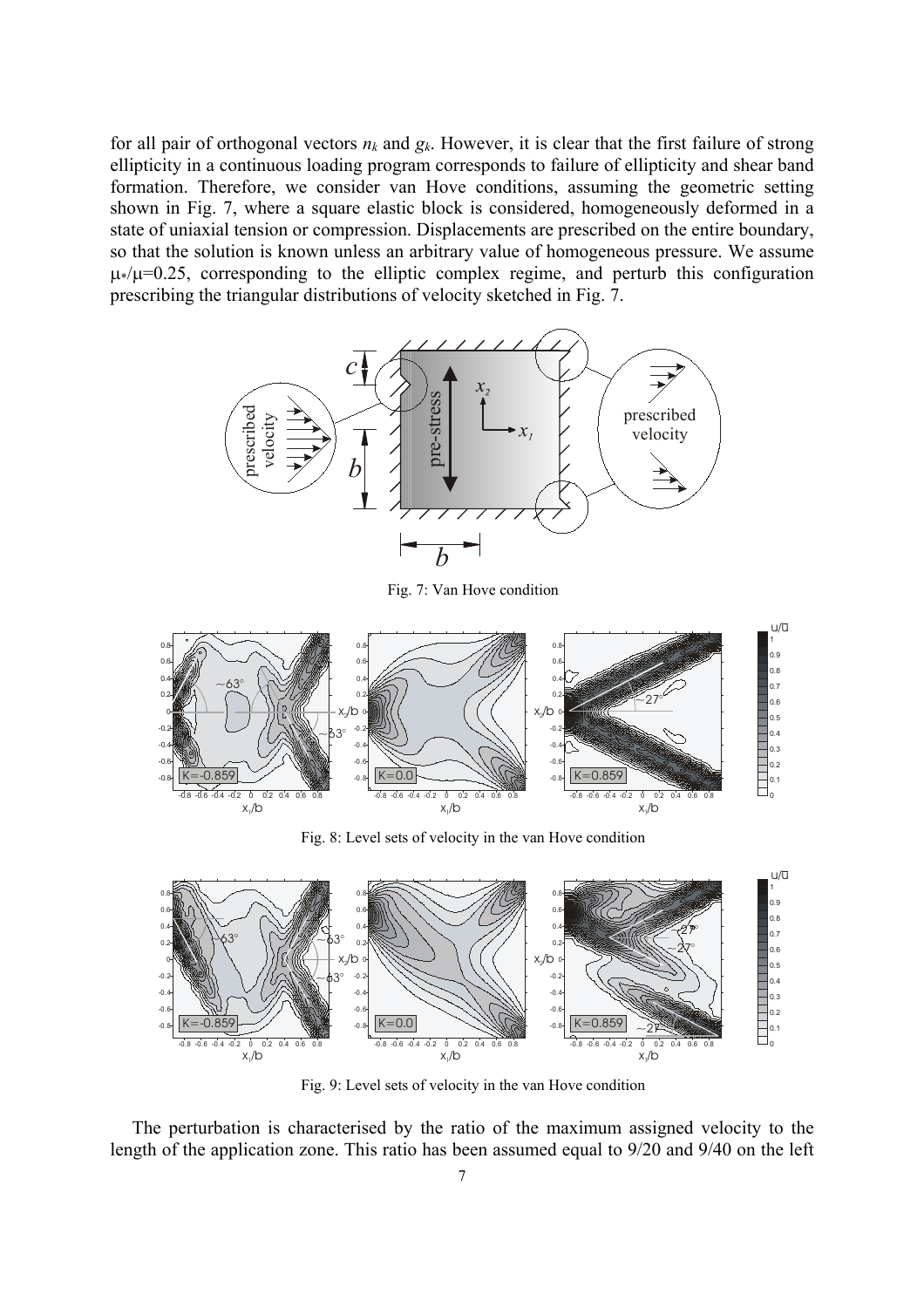and right edge, respectively, of the block in Fig. 7. Results of computations - in terms of level sets of the velocity modulus - are reported in Fig. 8 and 9, the former relative to  $c/b=1/2$ , the latter to c/b=4/9.

A 144-element uniform mesh has been employed to discretize the boundary and a 324 point uniform grid has been used to evaluate the interior velocity field. The Gauss points for the numerical integrations have been increased to 48. Three different situations are reported in the figures, corresponding to three different values of pre-stress  $k = -0.859, 0, 0.859$ . The values  $\pm 0.859$  are close to the boundary of loss of ellipticity, occurring at  $k = \pm 0.866025$ .

When the elliptic boundary is attained, shear bands become possible, inclined at an angle η solution of the equation (HILL AND HUTCHINSON, 1975)

$$
\tan^2 \eta = \frac{1 + 2\sqrt{\mu_*/\mu (1 - \mu_*/\mu)}}{1 - 2\,\mu_*/\mu},\tag{10}
$$

which, in the special case of  $\mu$  $/\mu$ = 0.25, gives a band inclination  $\eta$ = 27.367°, with respect to the direction of the maximum in-plane stress component.

It can be seen from Fig.8 and Fig. 9 that when the elliptic boundary is approached, the velocity tends to localise along well-defined shear band patterns. They highlight the inclinations of the discontinuity bands formally possible only at the elliptic boundary. The fact that strain localisation can be observed within the elliptic range employing a perturbation approach agrees with findings by BIGONI  $&$  CAPUANI [1]. On the other hand, it may provide an explanation of the fact that shear banding is a preferred instability when compared to other diffuse bifurcations, possible at loss of ellipticity under van Hove conditions (RYZHAK, 1999).



Fig. 10: Weak van Hove condition

The van Hove conditions are very peculiar and provide the maximum possible confinement to a material sample. Referred to the case of compressible materials, RYZHAK (1993, 1994) has shown that the van Hove theorem can be extended to a less restrictive condition, that will be called `weak van Hove' in the following. In particular, the material must be homogeneous and orthotropic, with orthotropy axes parallel and orthogonal to the given loading direction. Instead of the usual prescription on displacement, now two parallel edges can be in smooth (bilateral) contact with a rigid constraint (the lubricated ends employed by Biot to explain the so-called "internal instabilities"). This is the situation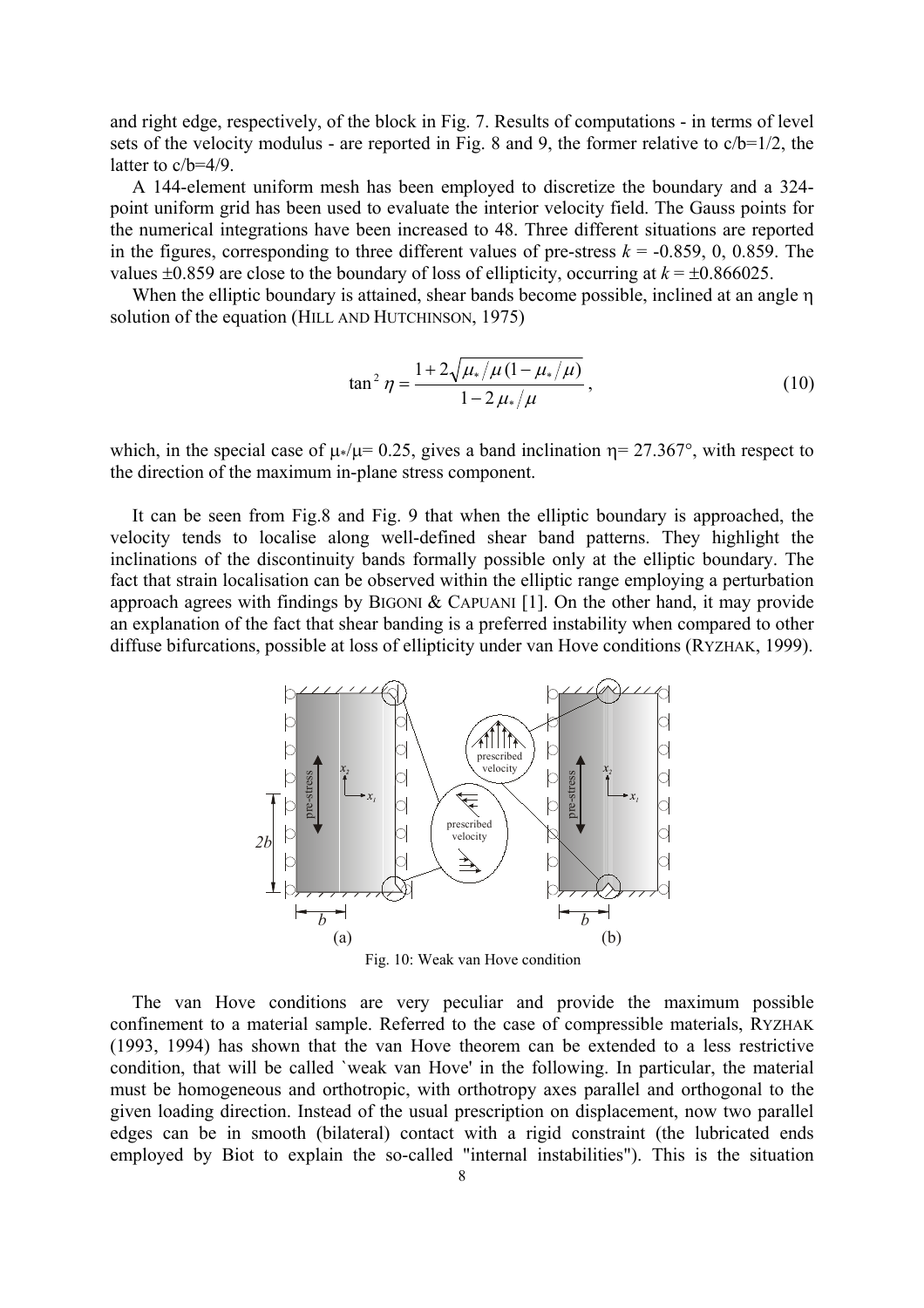sketched in Fig. 10 which we employ as a current configuration to be perturbed with two assigned, triangular velocity distributions.



Fig. 11: Level sets of velocity in the weak van Hove condition



Fig. 12: Level sets of velocity in the weak van Hove condition

As in van Hove conditions, the current situation is again defined unless an arbitrary value of homogeneous pressure. Level sets of the velocity are plotted in Figs. 11 and 12 for different values of pre-stress  $k = 0, 0.7, 0.857$  corresponding to compression parallel to  $x_2$ . A 216-elements, uniform mesh has been employed for the boundary and 648 points for the evaluation at the internal points. Again, the Gauss points have been increased to 48 for the evaluation of integrals. We may note that until  $k = 0.7$  there is no much evidence of shear banding, but this becomes evident when the boundary of loss of ellipticity is approached with  $k = 0.857$ .